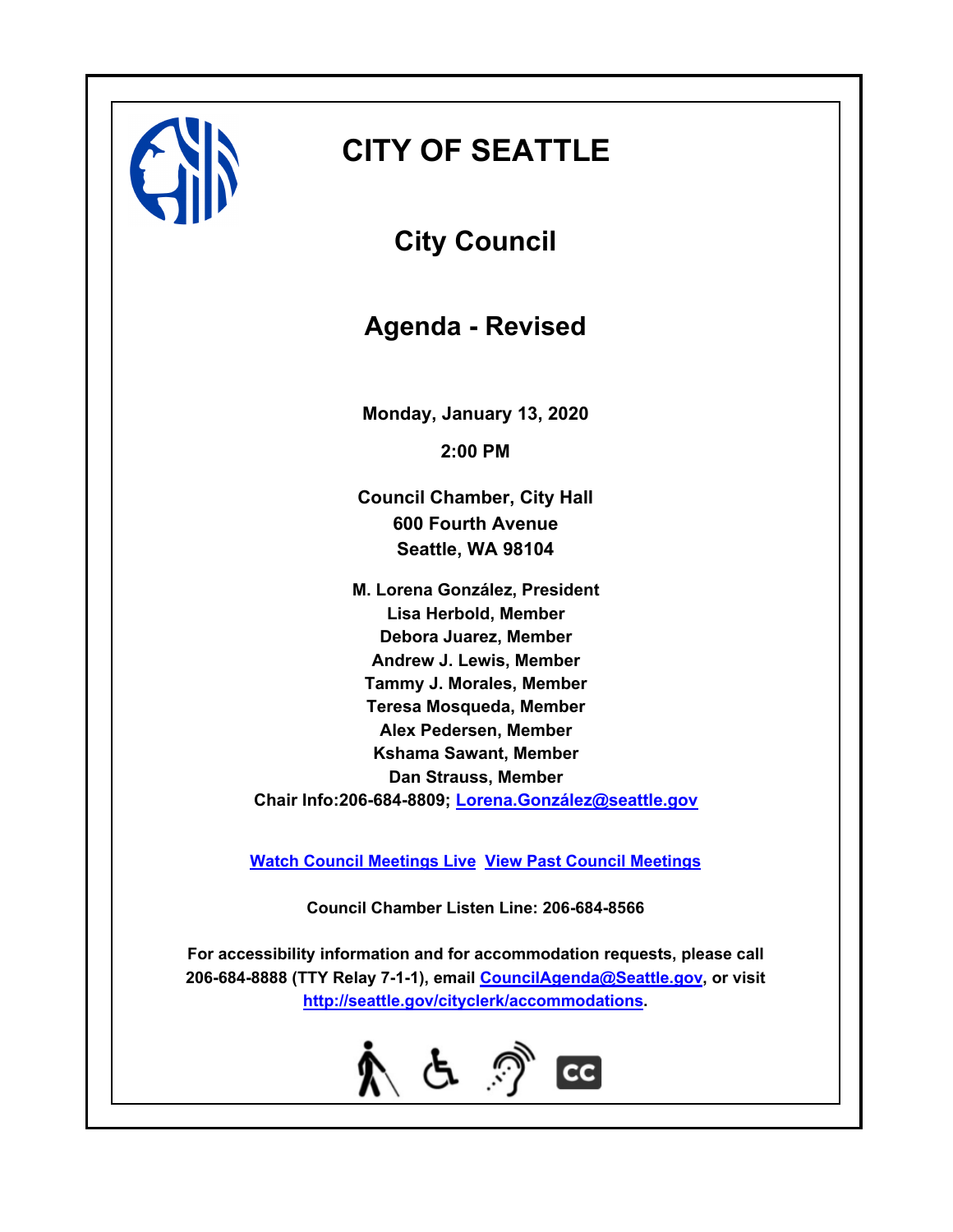# **CITY OF SEATTLE**

### **City Council Agenda - Revised**

# **January 13, 2020 - 2:00 PM**

#### **Meeting Location:** Council Chamber, City Hall, 600 Fourth Avenue, Seattle, WA 98104

#### http://www.seattle.gov/council **Committee Website:**

#### **A. CALL TO ORDER**

- **B. ROLL CALL**
- **C. PRESENTATIONS**
- **D. APPROVAL OF THE JOURNAL**

#### **E. ADOPTION OF INTRODUCTION AND REFERRAL CALENDAR**

*Introduction and referral to Council committees of Council Bills (CB), Resolutions (Res), Appointments (Appt), and Clerk Files (CF) for committee recommendation.*

**[IRC 236](http://seattle.legistar.com/gateway.aspx?m=l&id=/matter.aspx?key=9923)** January 13, 2020

*Attachments:* [Introduction and Referral Calendar](http://seattle.legistar.com/gateway.aspx?M=F&ID=bd724cf3-db6d-44b2-b5bd-5eb08eb0a1d7.pdf)

#### **F. APPROVAL OF THE AGENDA**

#### **G. PUBLIC COMMENT**

*Members of the public may sign up to address the Council for up to 2 minutes on matters on this agenda; total time allotted to public comment at this meeting is 20 minutes.*

#### **H. PAYMENT OF BILLS**

*These are the only Bills which the City Charter allows to be introduced and passed at the same meeting.*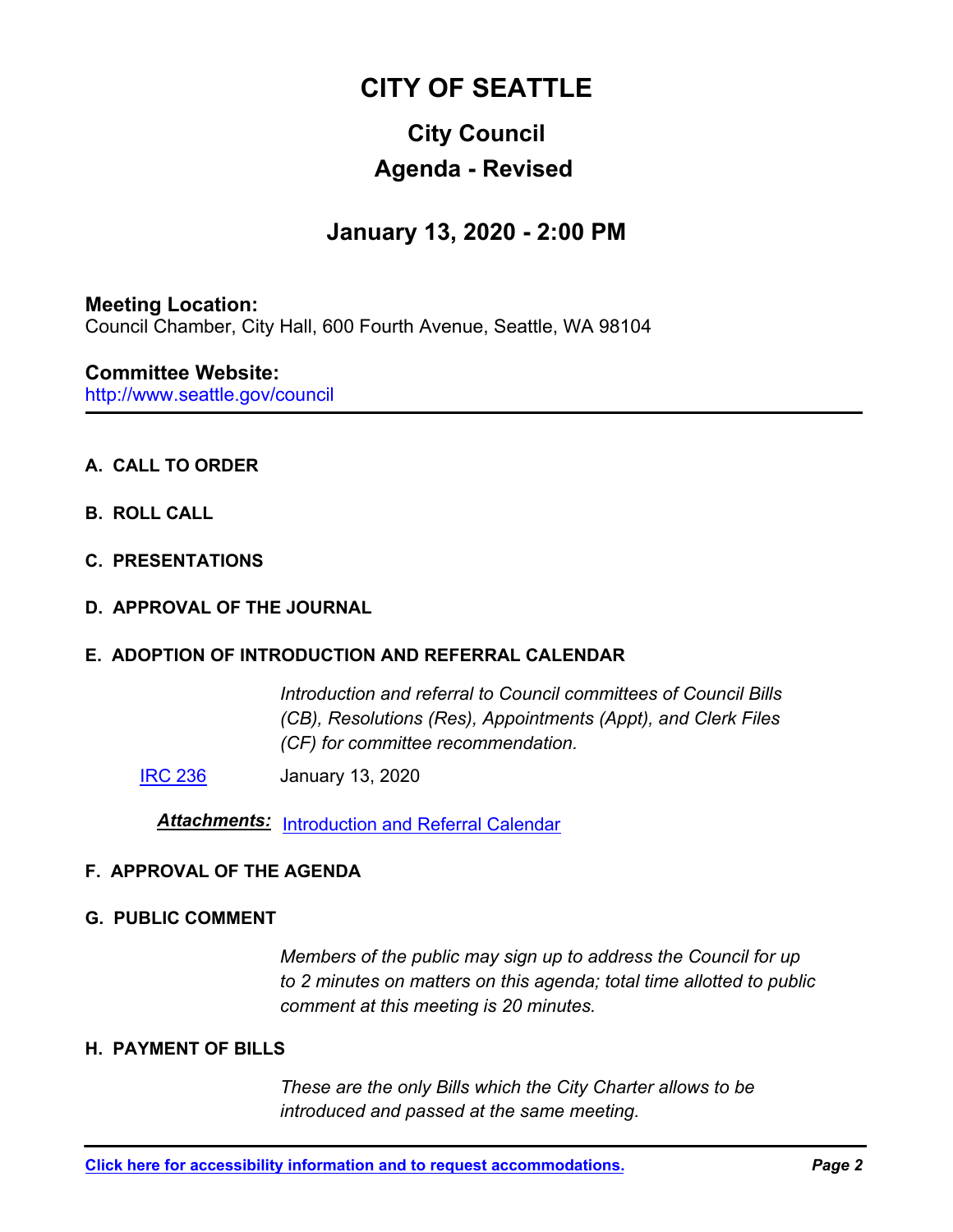AN ORDINANCE appropriating money to pay certain audited claims for the week of December 30, 2019 through January 3, 2020 and ordering the payment thereof. [CB 119734](http://seattle.legistar.com/gateway.aspx?m=l&id=/matter.aspx?key=9919)

#### **I. COMMITTEE REPORTS**

Discussion and vote on Council Bills (CB), Resolutions (Res), Appointments (Appt), and Clerk Files (CF).

#### **SELECT COMMITTEE ON CAMPAIGN FINANCE REFORM:**

AN ORDINANCE related to elections; prohibiting foreign-influenced corporations from making independent expenditures or contributing to campaigns and independent expenditure committees; amending Sections 2.04.010, 2.04.260, 2.04.270, 2.04.360, and 2.04.370 of the Seattle Municipal Code (SMC); and adding a new Section 2.04.400 to the SMC. **1.** [CB 119731](http://seattle.legistar.com/gateway.aspx?m=l&id=/matter.aspx?key=9899)

> **The Committee recommends that City Council pass the Council Bill (CB). In Favor: 6 - González , Herbold, Lewis, Morales, Pedersen, Strauss Opposed: None**

#### *Supporting*

*Documents:* [Summary and Fiscal Note](http://seattle.legistar.com/gateway.aspx?M=F&ID=3abe1e67-0582-4cfc-b353-d4e67410fa53.docx) [Proposed Amendment 1](http://seattle.legistar.com/gateway.aspx?M=F&ID=f945f3f8-c842-4dc4-837d-bfbcf65abda0.docx) [Proposed Amendment 2](http://seattle.legistar.com/gateway.aspx?M=F&ID=876af955-35ec-41ac-b51f-307035b07f58.docx)

AN ORDINANCE related to political advertising and qualified public communications; expanding commercial advertisers' duty to maintain and provide records regarding political advertising and qualified public communications; amending Sections 2.04.010 and 2.04.280 of the Seattle Municipal Code (SMC). **2.** [CB 119732](http://seattle.legistar.com/gateway.aspx?m=l&id=/matter.aspx?key=9900)

> **The Committee recommends that City Council pass the Council Bill (CB). In Favor: 6 - González , Herbold, Lewis, Morales, Pedersen, Strauss Opposed: None**

#### *Supporting*

**Documents:** [Summary and Fiscal Note](http://seattle.legistar.com/gateway.aspx?M=F&ID=0c27a7e9-325c-4278-b3cc-9cb2f7a1cb41.docx)